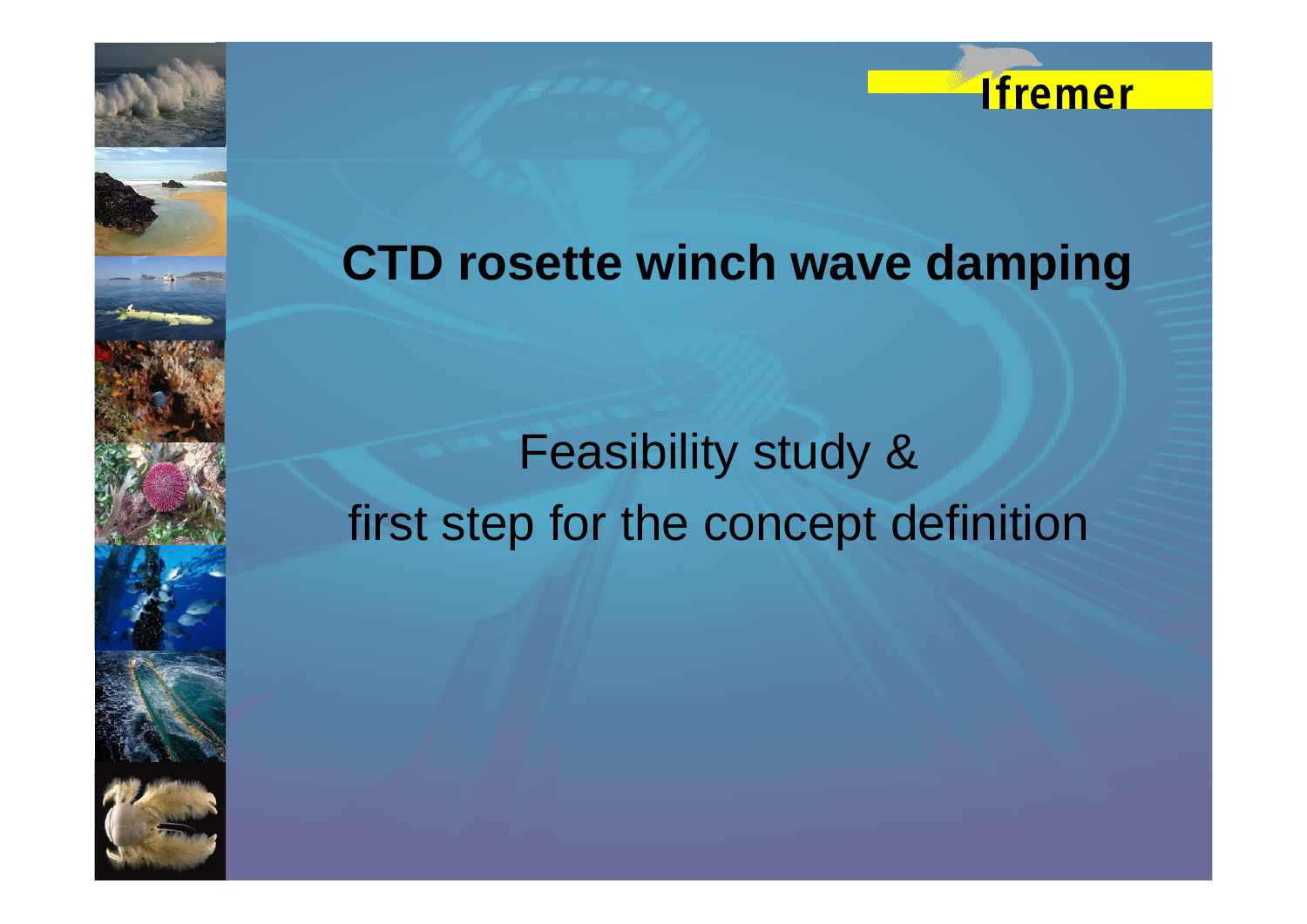

### **Scientific needs**

**CTD rosette motion reduction for : :**

- **- water sampling**
- **- ADCP measures**

### **Other needs**

#### **Increasing cable life**



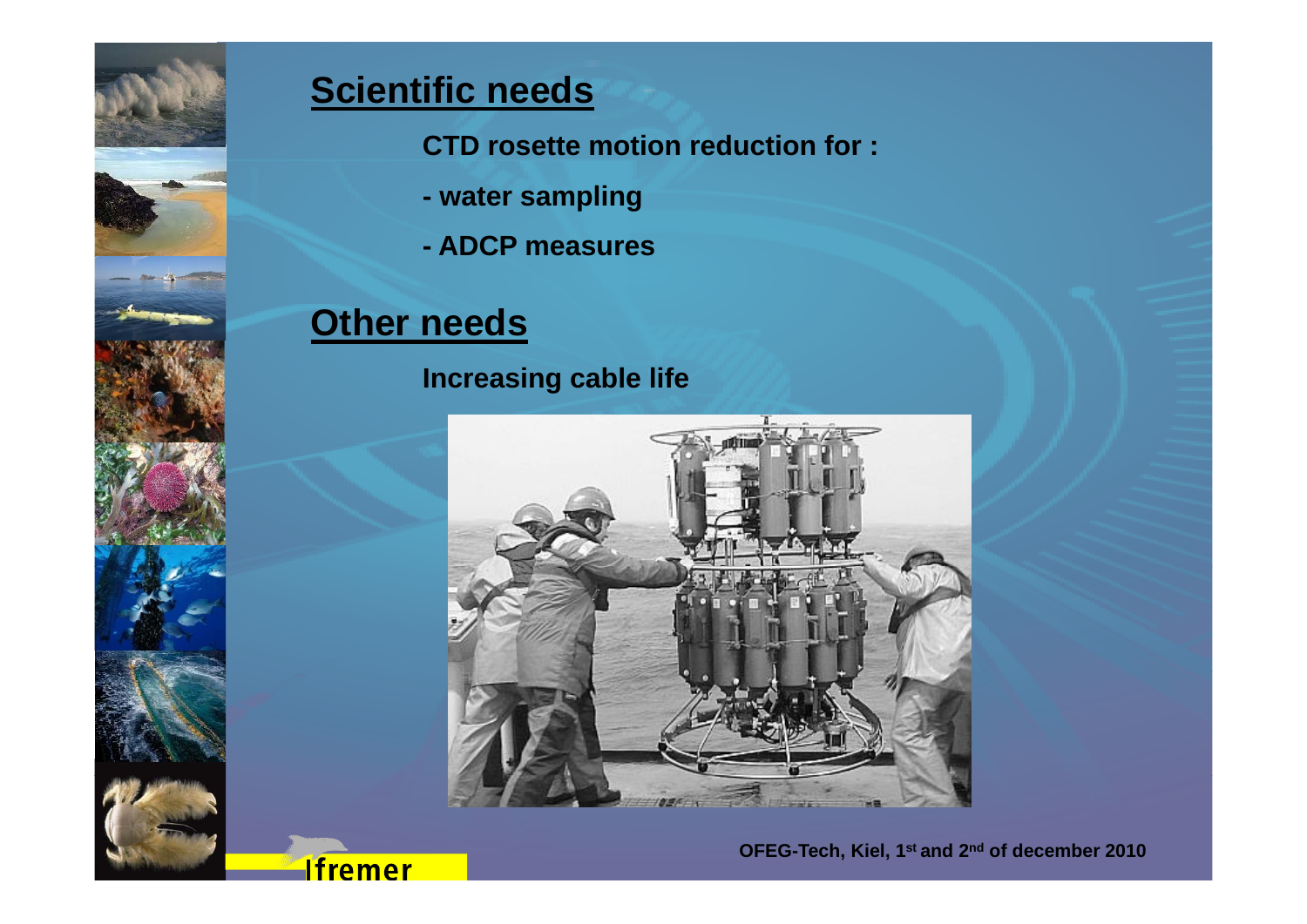

#### **Current state**

**Ifremer** 



**CTD rosette oscillation (measure with L-ADCP)** 

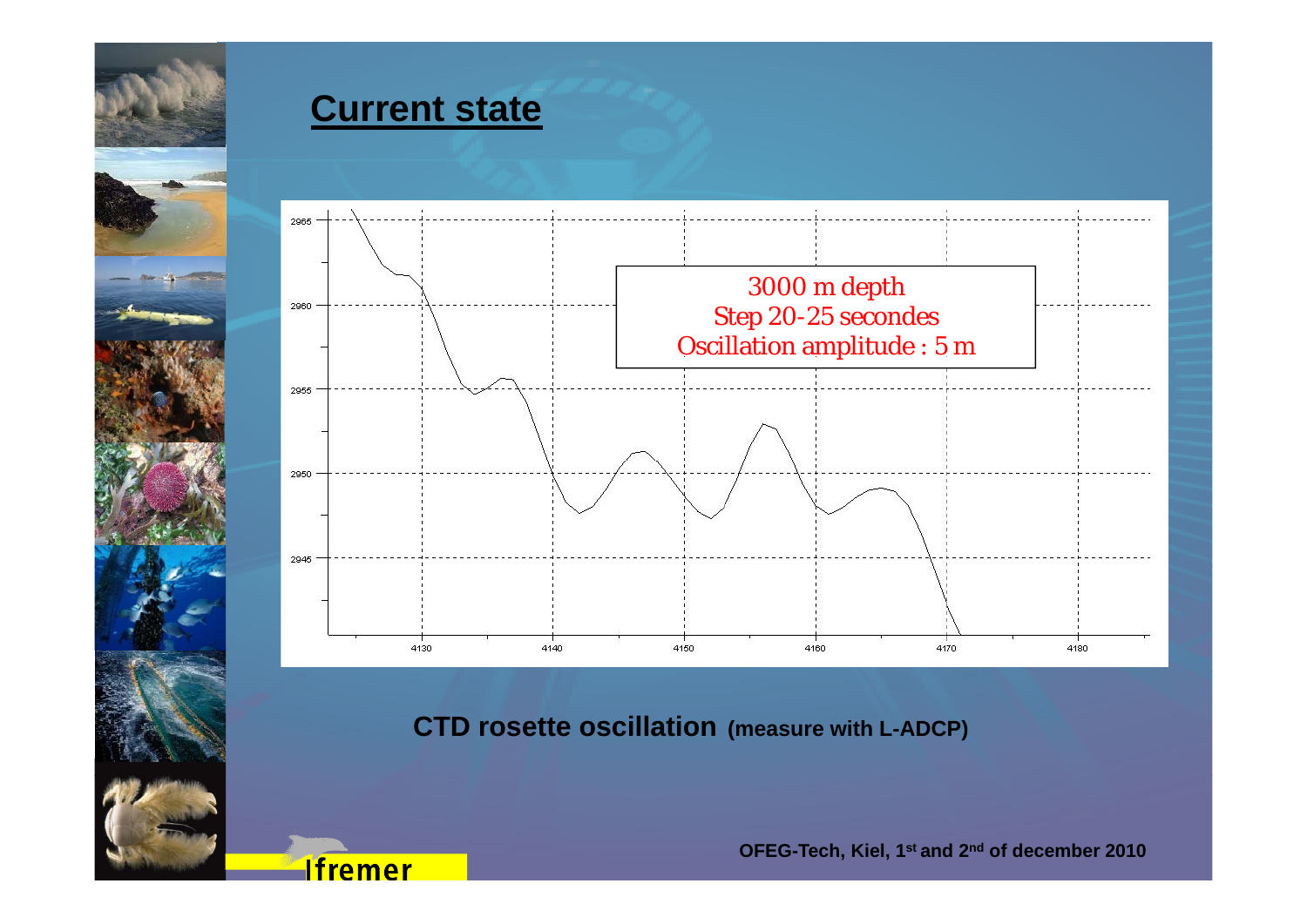

### **Relation between ship motion and CTD rosette motion**

#### Pulley and CTD rosette oscillation

**Ifremer** 

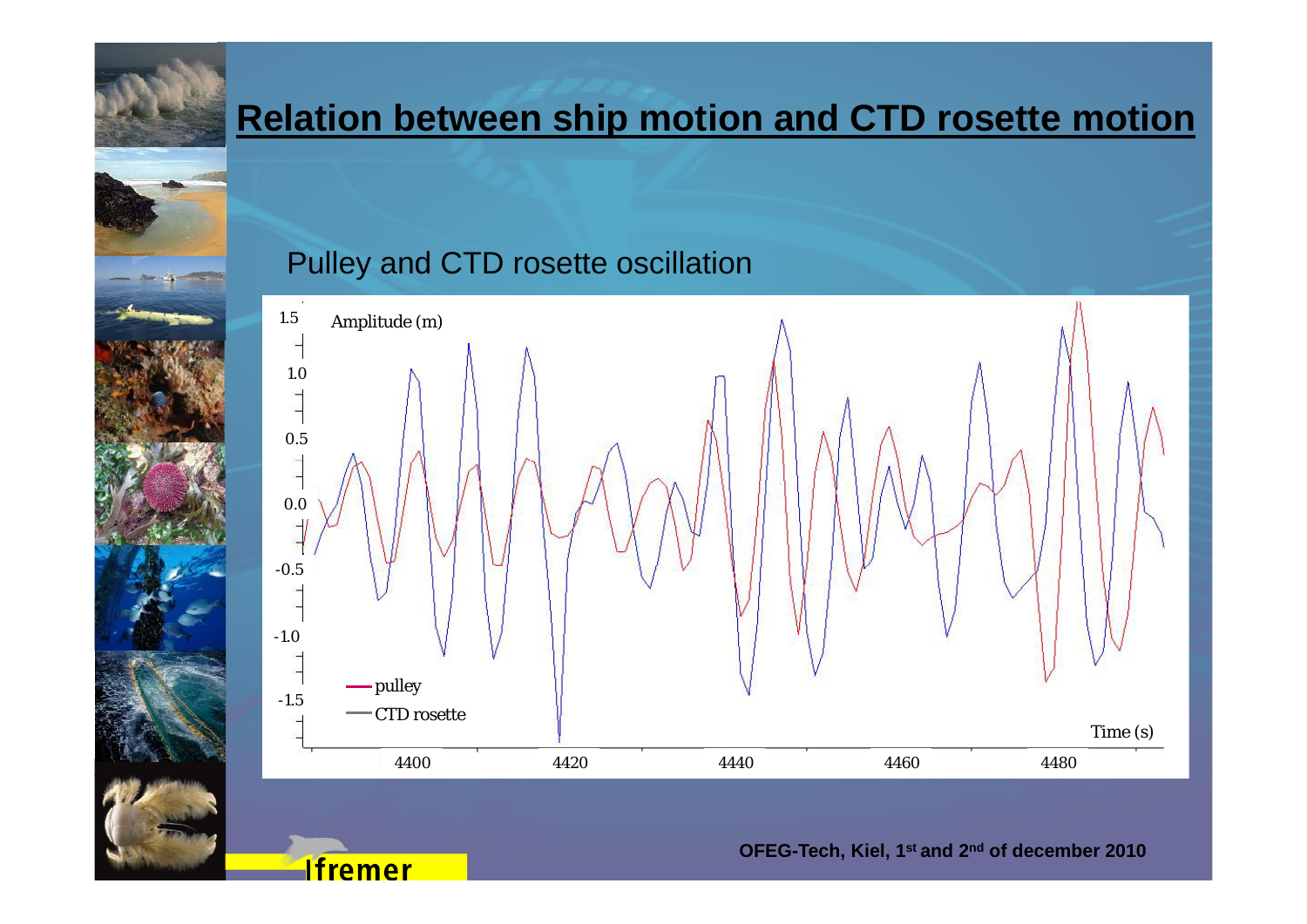

### **Data analysis**

**CTD rosette motion inferred by heave motion but :** 

CTD rosette motion is not a homothety pulley motion because of :

cable elasticity

**Ifremer** 

- cable and CTD rosette drag
- low weight of CTD rosette

Difficulties to evaluate mechanic response time

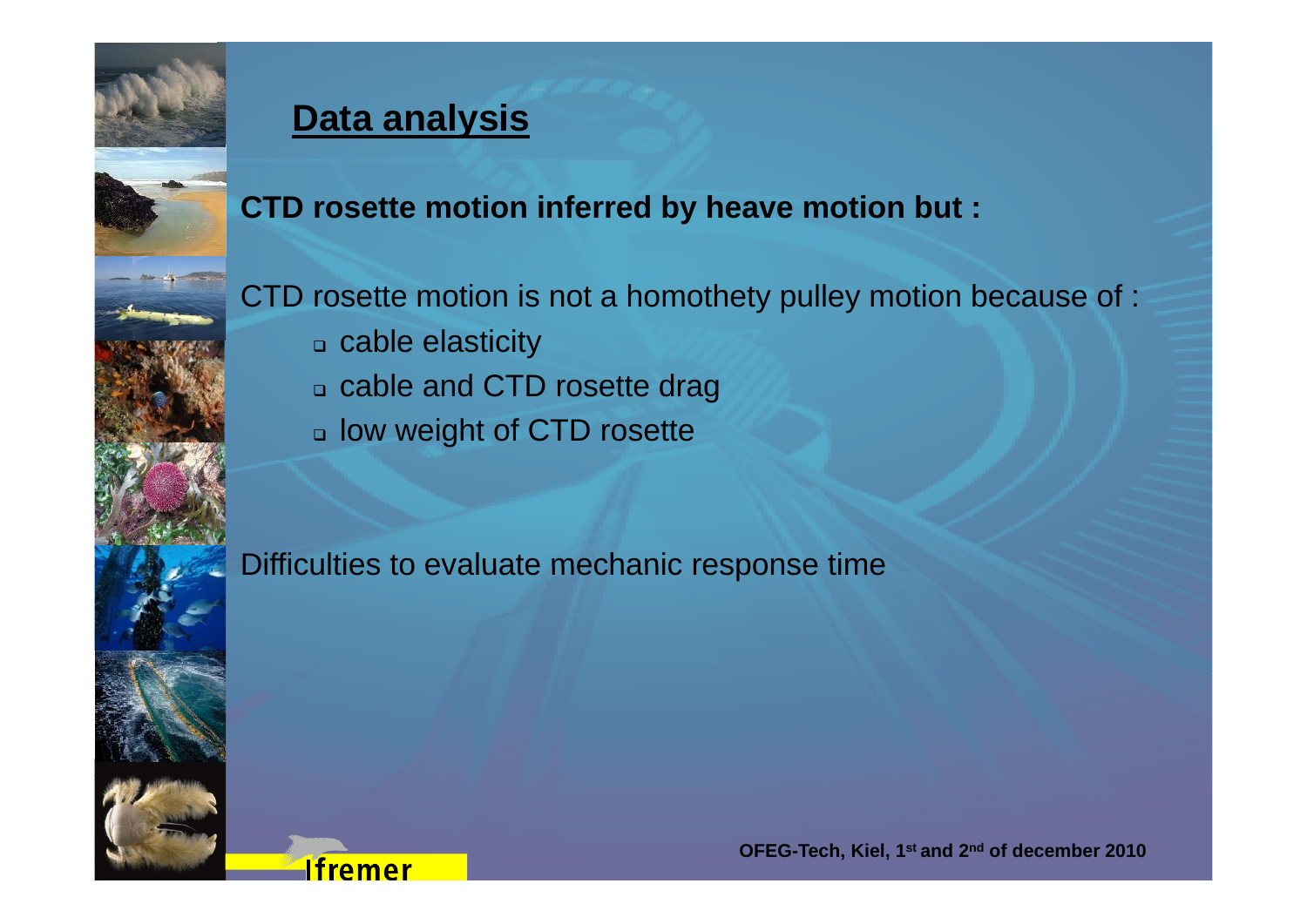

**Passive system based on equable tension installed between CTD rosette and low part of cable** 



**-**

**Ifremer** 

**Very efficient : could absorbe 90% of motion** 

**Difficulties to implement CTD rosette from ship to ship water, could hide beam of L-ADCP** 



**Crane master**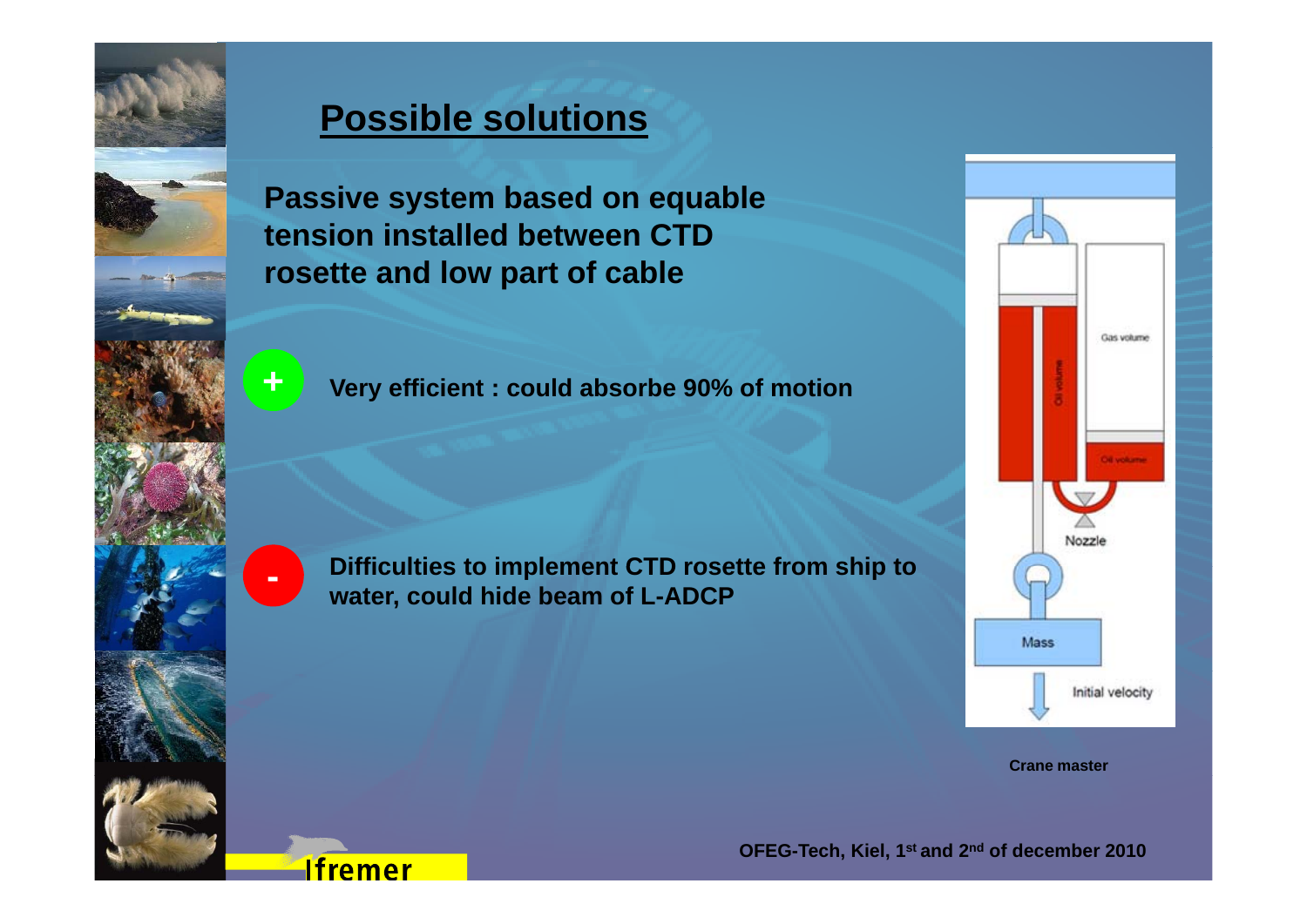

Schematic arrangement and basic principle of the system

**Passive system based on equable tensi i ll d b d ion installed on board (installed on R/V L'Atalante)** 



**+**

#### **No impact on CTD rosette**

**Ifremer** 

**Efficient only for a pre-definied depth range (ex : 1000 m – 2000 m)** 

**Is really a shock absorber**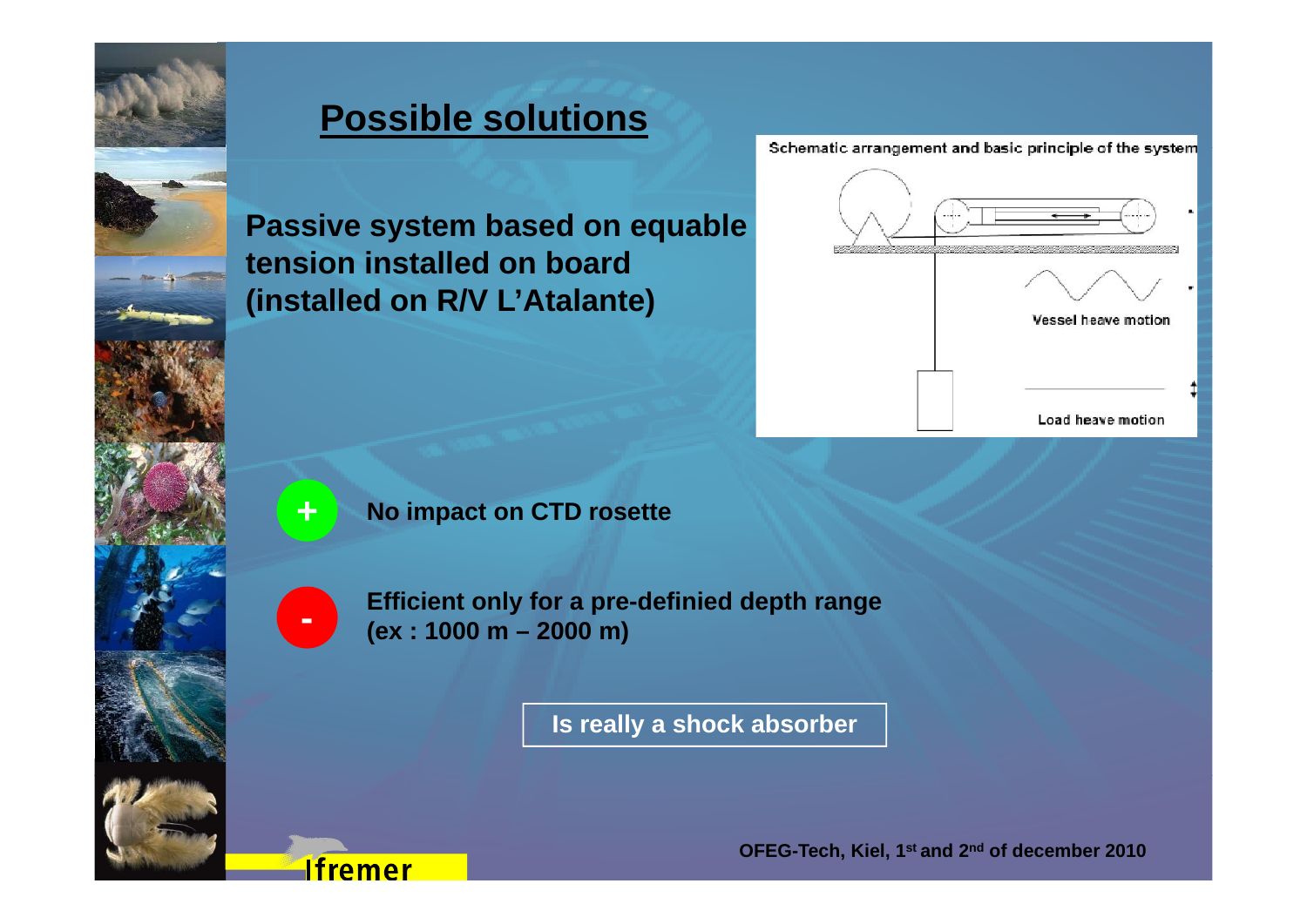

**Active system driving the winch, the with motion sensor unit on board**



**Absord ship motion so reduce motion inferred to CTD rosette** 



**Efficient only for high load (> 20 tonnes) load Could amplificate CTD rosette motion in case of dephasis**

**RAHCS**

**Ifremer**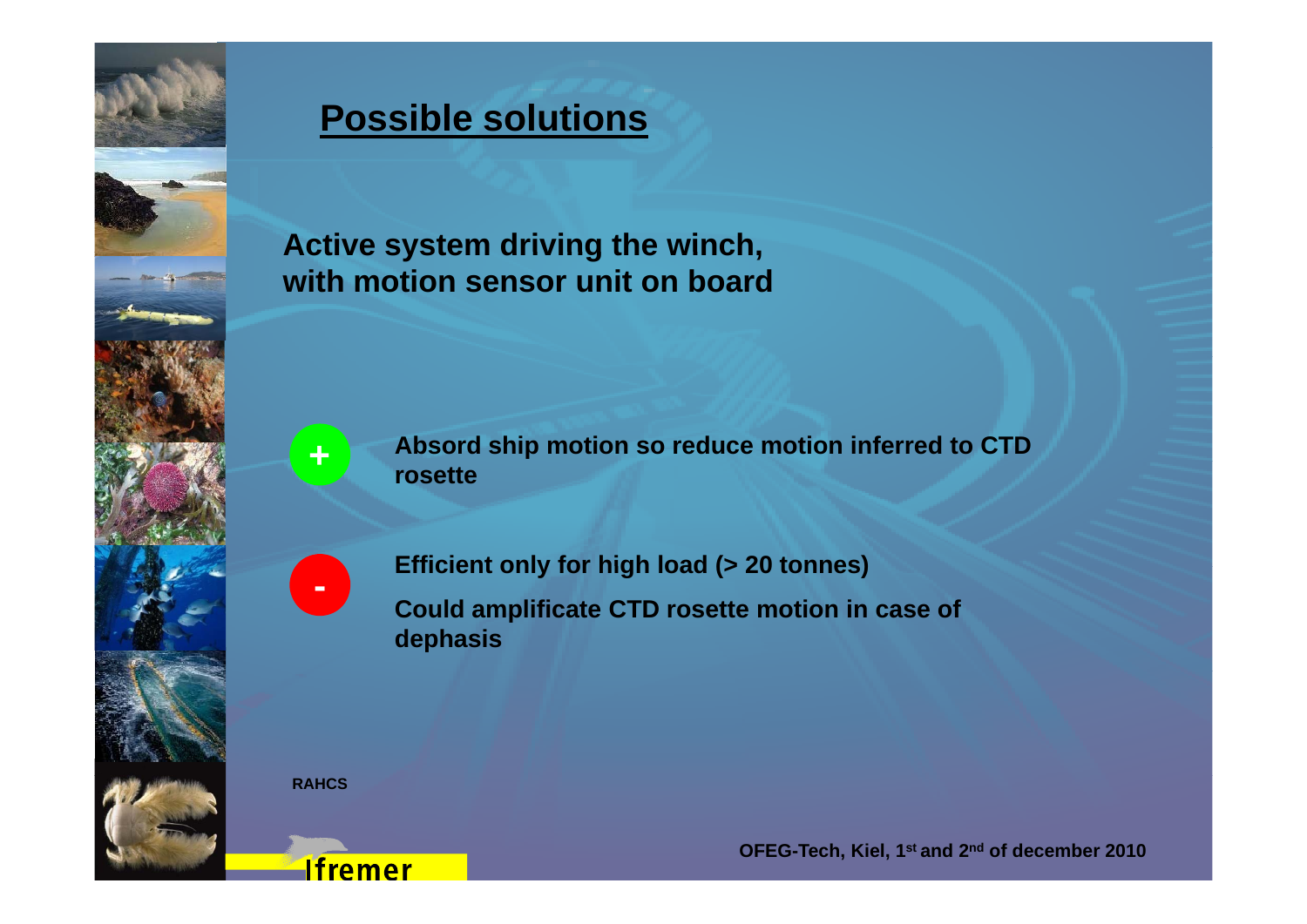

**Active system driving the winch, with motion sensor unit on board and on the CTD rosette**

#### **Efficient for low load**

**No CTD rosette motion amplification due to motion sensor on CTD rosette** 



**Ifremer** 

**+**

**Needing to have electric wire in the cable able to support a high speed data transmission**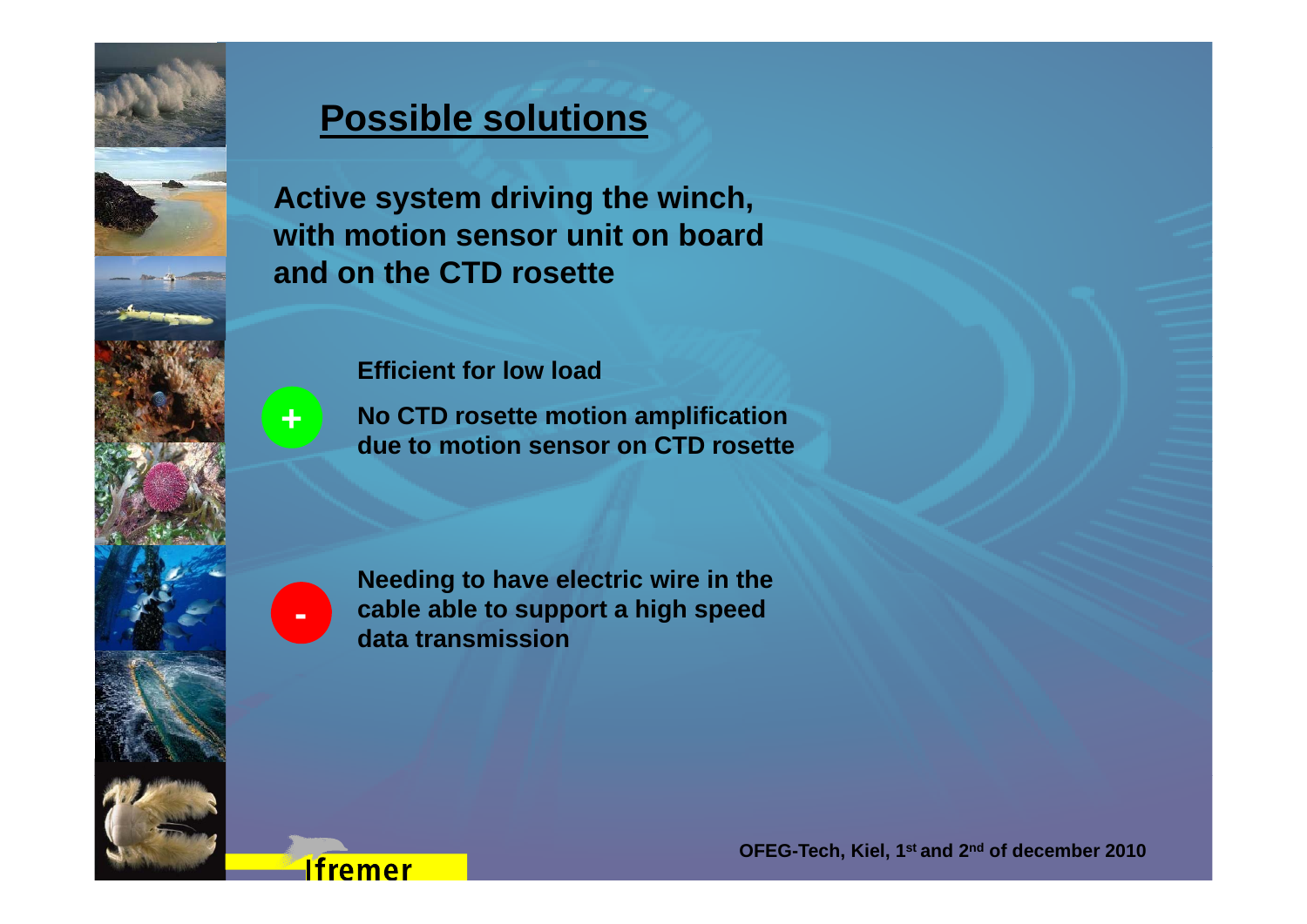

**Ifremer** 

### **Active system with 2 motion sensor unit**

**Main motion sensor unit on board** 

**Auxiliary motion sensor on the CTD rosette give real CTD rosette motion for motion checking and adjustment.** 

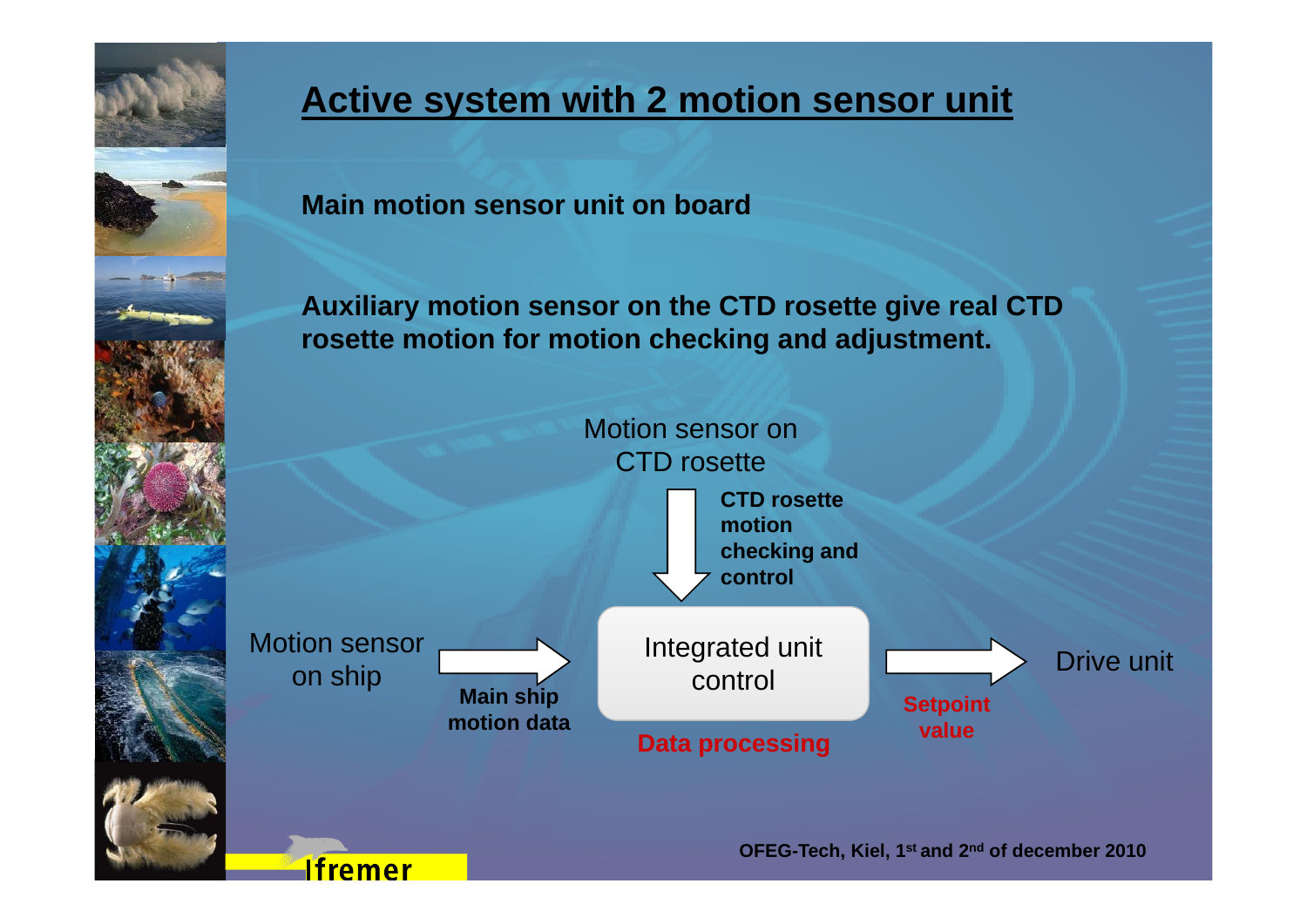

#### **Wave damper concept**

**Caracterize more precisely the CTD rosette motion thanks to accelerometer sensor with several sea state**

#### **Define the shorter response time as a constraint design**

**Design a wave damper** 

**Ifremer** 

**Linear system or Rotating system**